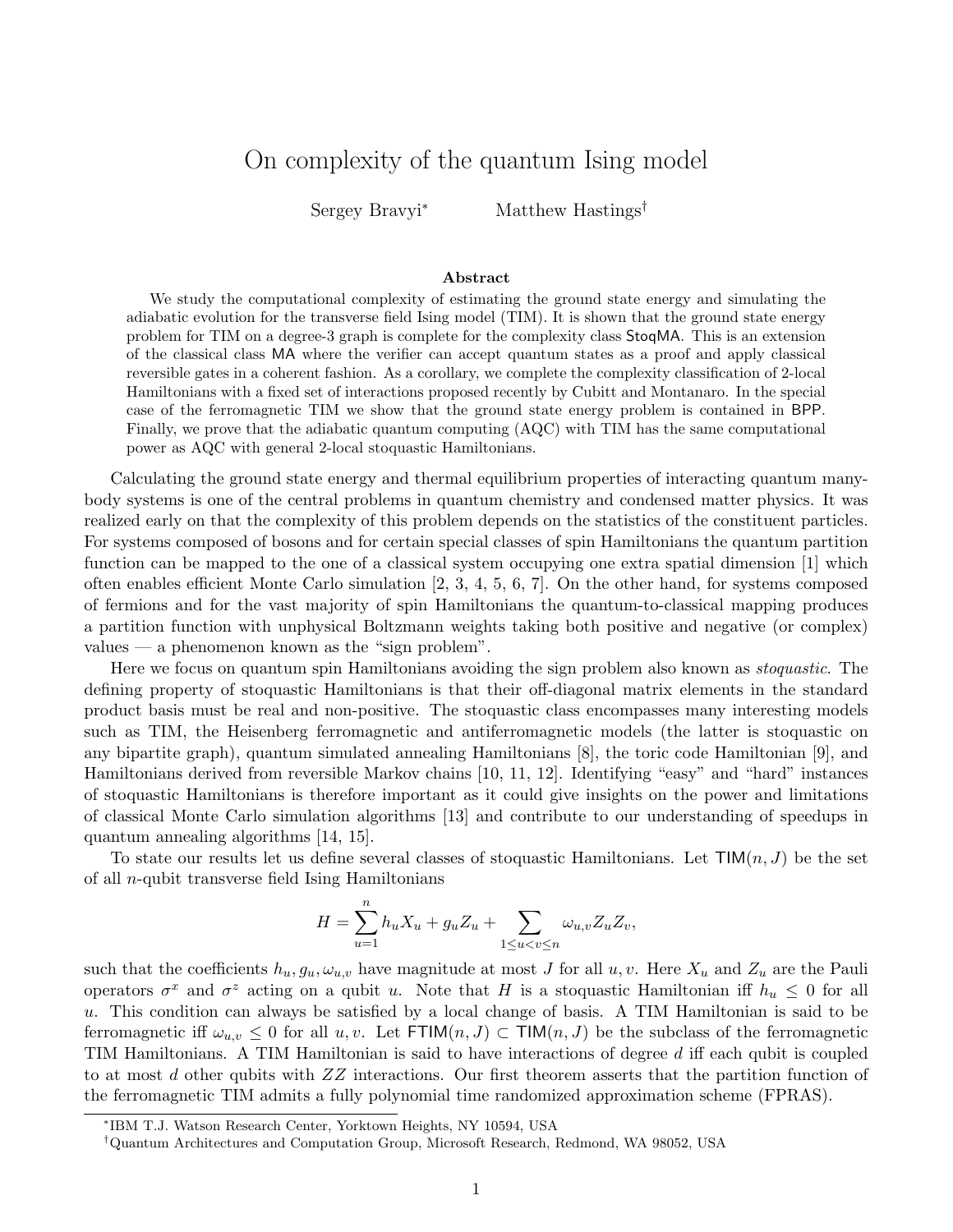**Theorem 1.** Let  $\mathcal{Z} = \text{Tr} e^{-H}$  be the quantum partition function corresponding to H. There exists a classical randomized algorithm that takes as input a Hamitlonian  $H \in \text{FTIM}(n, J)$ , a precision  $\delta > 0$  and outputs a random variable  $\tilde{z}$  such that

$$
\Pr\left[(1-\delta)\mathcal{Z}\leq \tilde{\mathcal{Z}}\leq (1+\delta)\mathcal{Z}\right]\geq 2/3.
$$

The algorithm has running time  $poly(n, J, \delta^{-1})$ .

The theorem immediately implies that the free energy  $F(T) = -T \log (\text{Tr } e^{-H/T})$  can be approximated with an additive error  $\epsilon$  in time  $poly(n, J, \epsilon^{-1}, T^{-1})$ . Furthermore, since  $F(0) - F(T) = \int_0^T dT'S(T') \leq nT$ , where  $S(T')$  is the entropy of the Gibbs state, we conclude that the ground state energy  $F(0)$  can be approximated with an additive error  $\epsilon$  in time  $poly(n, J, \epsilon^{-1})$ . Unfortunately, the degree of these polynomial functions is too large to have any practical implications. A rigorous upper bound on the running time obtained in the proof of Theorem 1 is  $O(n^{59}J^{21}\delta^{-9})$ .

Let  $\text{StogLH}(n, J)$  be the set of all 2-local stoquastic Hamiltonians H on n qubits with the maximum interaction strength J. More formally,  $H \in \mathsf{StoqlH}(n, J)$  iff

$$
H = \sum_{1 \le u < v \le n} H_{u,v},
$$

where  $H_{u,v}$  is a tensor product of some hermitian operator on the qubits  $u, v$  and the identity operator on the remaining qubits,  $||H_{u,v}|| \leq J$ , and  $\langle x|H_{u,v}|y\rangle \leq 0$  for all  $x \neq y$ . In particular, any operator  $H_{u,v}$  must have real matrix elements in the standard product basis. It can be shown that any such operator  $H_{u,v}$  is a sum of a diagonal two-qubit Hamiltonian and a convex linear combination of the following interactions:

$$
-X \otimes |0\rangle\langle 0|, \quad -X \otimes |1\rangle\langle 1|, \quad -X \otimes X - Y \otimes Y, \quad -X \otimes X + Y \otimes Y.
$$

Our second theorem asserts that any 2-local stoquastic Hamiltonian can appear as an effective low-energy theory emerging from the TIM on a degree-3 graph.

**Theorem 2.** Consider any triple  $\epsilon, n, J$  where  $\epsilon > 0$  is a precision, n is the number of qubits, and J is the interaction strength. There exist  $n' \leq \text{poly}(n), J' \leq \text{poly}(n, J, \epsilon^{-1}),$  and a smooth map

$$
f : \mathsf{StogLH}(n, J) \to \mathsf{TIM}(n', J')
$$

such that the following holds for any Hamiltonian  $H \in \mathsf{StoqLH}(n, J)$ :

(1) The *i*-th lowest eigenvalues of H and  $f(H)$  differ at most by  $\epsilon$  for all  $1 \leq i \leq 2^n$ .

(2) One can compute  $f(H)$  in time poly $(n)$ .

(3)  $f(H)$  has interactions of degree  $d = 3$ .

The theorem has important implications for classifying complexity of the Local Hamiltonian Problem (LHP) [16, 17]. Recall that LHP is a decision problem where one has to decide whether the ground state energy  $E_0$  of a given k-local Hamiltonian H acting on n qubits is sufficiently small,  $E_0 \le E_{yes}$ , or sufficiently large,  $E_0 \ge E_{no}$ . Here  $E_{yes} < E_{no}$  are some specified thresholds such that  $E_{no} - E_{yes} \ge \text{poly}(n^{-1})$ . The Hamiltonian must have interaction strength at most  $poly(n)$ . It is known that LHPs for 2-local and k-local stoquastic Hamiltonians have the same complexity for any constant  $k$ , modulo polynomial reductions [18]. Furthermore, LHP for 6-local stoquastic Hamiltonians is known to be a complete problem for the complexity class StoqMA [18, 19]. This is an extension of the classical class MA where the verifier can accept quantum states as a proof. To examine the proof the verifier is allowed to apply classical reversible gates in a coherent fashion and, finally, measure some qubit in the X-basis. The verifier accepts the proof if the measurement outcome is '+', see [19] for a formal definition. Combining these known results and Theorem 2 we infer that TIM-LHP is a StoqMA-complete problem. Less formally, estimating the ground state energy of TIM is shown to be as hard as estimating the ground state energy of a general k-local stoquastic Hamiltonian for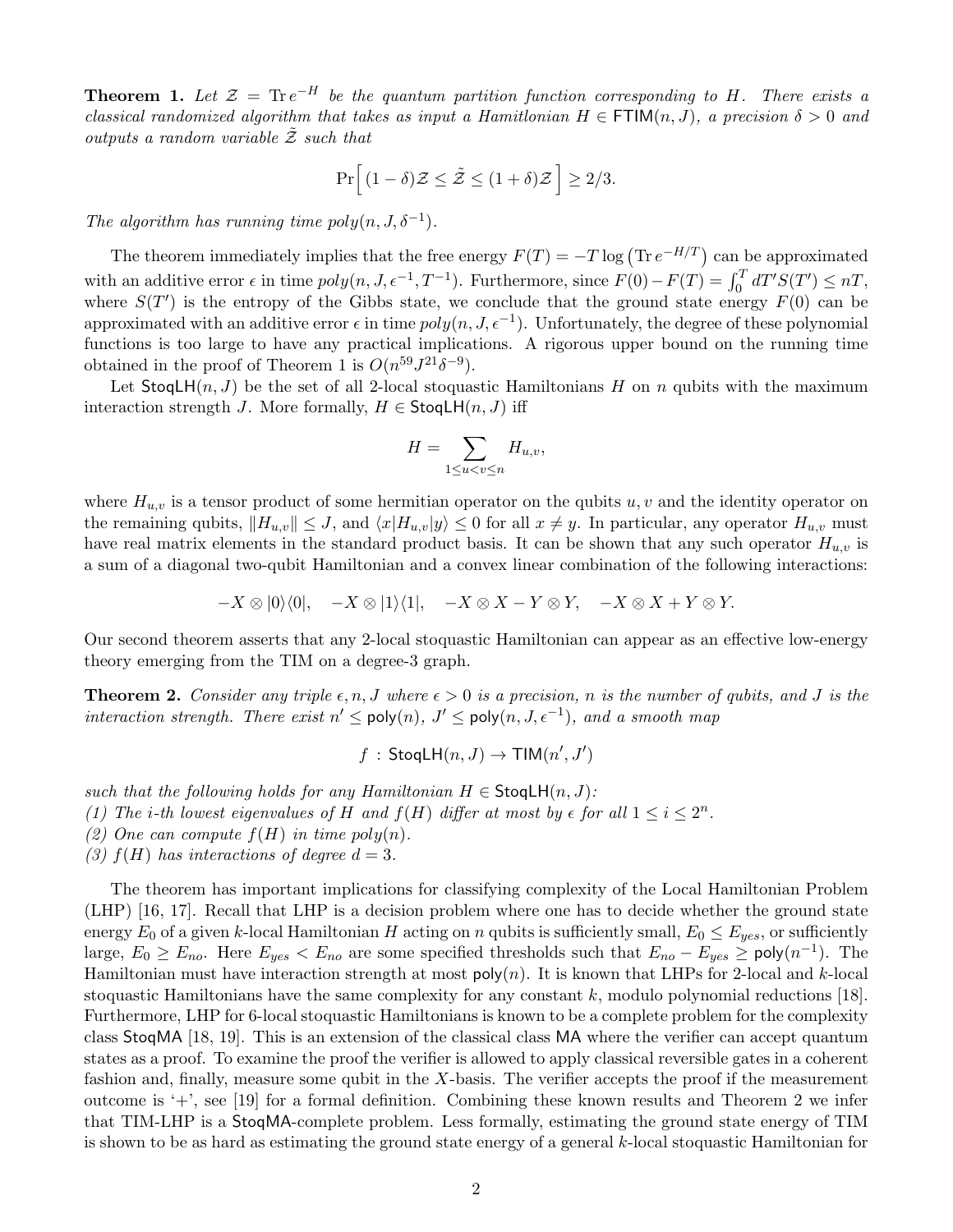$k = O(1)$ . As a corollary, we complete Cubitt-Montanaro complexity classification of 2-local Hamiltonians that can be built from a fixed set of two-qubit hermitian operators  $S$  [20]. The problem studied in [20] is special case of the 2-local LHP such that Hamiltonians are required to have a form  $H = \sum_a x_a V_a$ , where  $x_a$  is a real coefficient and  $V_a$  is an operator from S applied to some pair of qubits. For brevity, let us call the above problem S-LHP. Combining the results of Ref. [20] and StoqMA-completeness of TIM-LHP one infers that depending on the choice of  $S$ , the problem S-LHP is is either complete for one of the complexity classes NP, StoqMA, QMA, or can be solved in polynomial time on a classical computer.

Finally, Theorem 2 offers new insights on the computational power of the adiabatic quantum computing (AQC) with TIM which received a significant attention recently [21, 22, 23]. Namely, Theorem 2 implies that AQC with TIM has the same computational power as AQC with general 2-local stoquastic Hamiltonians (modulo polynomial reductions). Indeed, suppose  $\{H(s), 0 \le s \le 1\}$  is an adiabatic path in the space of 2-local stoquastic Hamiltonians  $\text{StogLH}(n, J)$  with the minimum spectral gap  $\delta$ . Choosing a precision  $\epsilon = \delta/3$  and applying the mapping of Theorem 2 one gets a new adiabatic path  $f(H(s)) \in \text{TIM}(n', J')$ with the minimum spectral gap at least  $\delta/3$ . Assuming that  $J \leq \text{poly}(n)$  and  $\delta \geq \text{poly}(n^{-1})$ , one infers that  $J' \leq \text{poly}(n)$ , that is, the new adiabatic path can be traversed in time  $\text{poly}(n)$ , see the supplemental material for more details.

**Proof strategy:** Theorem 1 is a simple application of the seminal result by Jerrum and Sinclair [24] who showed that the partition function of the ferromagnetic *classical* Ising model admits FPRAS. To prove Theorem 1 we employ the standard quantum-to-classical mapping based on the Suzuki-Trotter formula. The only new ingredient that we add is a proof that the Suzuki-Trotter approximation leads to a small multiplicative error (as opposed to the additive error usually studied in the literature). A complete proof of Theorem 1 can be found in [25].

To prove Theorem 2 we employ perturbative reductions [17, 26] and the Schrieffer-Wolff transformation [27, 28, 29]. At each step of the proof we work with two quantum models: a high-energy simulator Hamiltonian  $H_{\text{sim}}$  acting on some Hilbert space  $\mathcal H$  and a low-energy target Hamiltonian  $H_{\text{target}}$  acting on some subspace  $\mathcal{H}_- \subseteq \mathcal{H}$ . We show that  $H_{\text{target}}$  can be obtained from  $H_{\text{sim}}$  as an effective low-energy Hamiltonian calculated using a few lowest orders of the perturbation theory. We apply the above step recursively several times such that the target Hamiltonian at the t-th step becomes the simulator Hamiltonian at the  $(t + 1)$ -th step. The recursion starts from the TIM with interactions of degree-3 at the highest energy scale, goes through several intermediate models listed below, and terminates at a given 2-local stoquastic Hamiltonian at the lowest energy scale.

|                | TIM, degree-3 graph                           |
|----------------|-----------------------------------------------|
| $\overline{2}$ | TIM, general graph                            |
| 3              | Hard-core dimers, triangle-free graph         |
|                | Hard-core bosons, range-2                     |
| $\overline{5}$ | Hard-core bosons, range-1                     |
| 6              | Hard-core bosons, range-1, controlled hopping |
|                | 2-local stoquastic Hamiltonians               |

The hard-core bosons (HCB) model describes a multi-particle quantum walk on a graph. The Hamiltonian consists of a hopping term, on-site chemical potential, and arbitrary two-particle interactions. Different particles must be separated from each other by a certain minimum distance that we call a range of the model. HCB is closely related to the Bose-Hubbard model. The hard-core dimers model is analogous to HCB except that admissible particle configuration must consist of nearest-neighbor pairs of particles that we call dimers. Different dimers must be separated from each other by a certain minimum distance. To reduce the degree of interactions in TIM we encode each qubit of the target model into the (approximately) two-fold degenerate ground subspace of the one-dimensional TIM on a chain of a suitable length. A rigorous definition of the above models and a complete proof of Theorem 2 are provided in the supplemental material.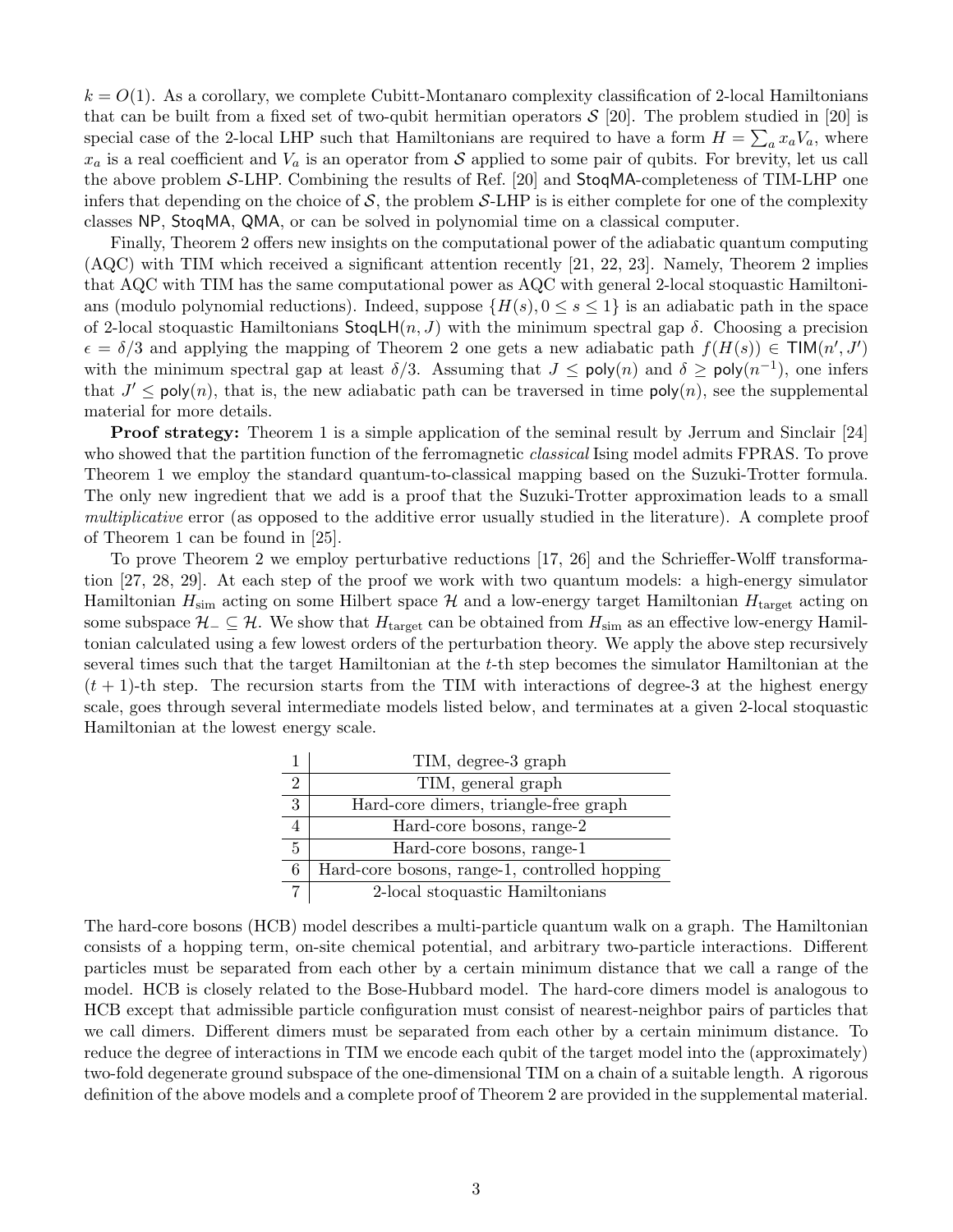## References

- [1] Subir Sachdev. Quantum Phase Transitions. Cambridge University Press, 2007.
- [2] M. Suzuki, S. Miyashita, and A. Kuroda. Monte Carlo simulation of quantum spin systems. I. Prog. Theor. Phys., 58(5):1377–1387, 1977.
- [3] N. Prokof'ev, B. Svistunov, and I. Tupitsyn. Exact quantum Monte Carlo process for the statistics of discrete systems. Pis'ma v Zh.Eks.Teor.Fiz., 64(12):911–916, 1996.
- [4] A. W. Sandvik and J. Kurkijärvi. Quantum Monte Carlo simulation method for spin systems. Phys. Rev. B, 43(7):5950, 1991.
- [5] N. Trivedi and D.M. Ceperley. Green-function Monte Carlo study of quantum antiferromagnets. Phys. Rev. B, 40(4):2737, 1989.
- [6] M. C. Buonaura and S. Sorella. Numerical study of the two-dimensional Heisenberg model using a Green function Monte Carlo technique with a fixed number of walkers. *Phys. Rev. B*, 57(18):11446, 1998.
- [7] S. Wessel, F. Alet, M. Troyer, and G. G. Batrouni. Quantum Monte Carlo simulations of confined bosonic atoms in optical lattices. Phys. Rev. A, 70(5):053615, 2004.
- [8] E. Farhi, J. Goldstone, S. Gutmann, J. Lapan, A. Lundgren, and D. Preda. A quantum adiabatic evolution algorithm applied to random instances of an NP-complete problem. Science, 292(5516):472– 475, 2001.
- [9] A. Yu. Kitaev. Fault-tolerant quantum computation by anyons. Ann. of Phys., 303(1):2–30, 2003.
- [10] D. Aharonov and A. Ta-Shma. Adiabatic quantum state generation and statistical zero knowledge. In Proc. 35th ACM STOC, pages 20–29. ACM, 2003.
- [11] C. L. Henley. From classical to quantum dynamics at Rokhsar–Kivelson points. J. of Phys.: Cond. Mat., 16(11):S891, 2004.
- [12] F. Verstraete, M. M. Wolf, D. Perez-Garcia, and J. I. Cirac. Criticality, the area law, and the computational power of projected entangled pair states. Phys. Rev. Lett., 96(22):220601, 2006.
- [13] J.H. Hetherington. Observations on the statistical iteration of matrices. Phys. Rev. A, 30(5):2713, 1984.
- [14] E. Farhi, J. Goldstone, D. Gosset, S. Gutmann, H. B. Meyer, and P. Shor. Quantum adiabatic algorithms, small gaps, and different paths. Quant. Inf. Comp., 11(3):181–214, 2011.
- [15] E. Farhi, D. Gosset, I. Hen, A.W. Sandvik, P. Shor, A.P. Young, and F. Zamponi. Performance of the quantum adiabatic algorithm on random instances of two optimization problems on regular hypergraphs. Phys. Rev. A, 86(5):052334, 2012.
- [16] A. Kitaev, A. Shen, and M. Vyalyi. Classsical and quantum computation. American Mathematical Soc., 2002.
- [17] J. Kempe, A. Kitaev, and O. Regev. The complexity of the local Hamiltonian problem. SIAM J. on  $Comp., 35(5):1070-1097, 2006.$
- [18] S. Bravyi, D. P. DiVincenzo, R. I. Oliveira, and B. M. Terhal. The complexity of stoquastic local Hamiltonian problems. Quant. Inf. Comp., 8(5):0361, 2008.